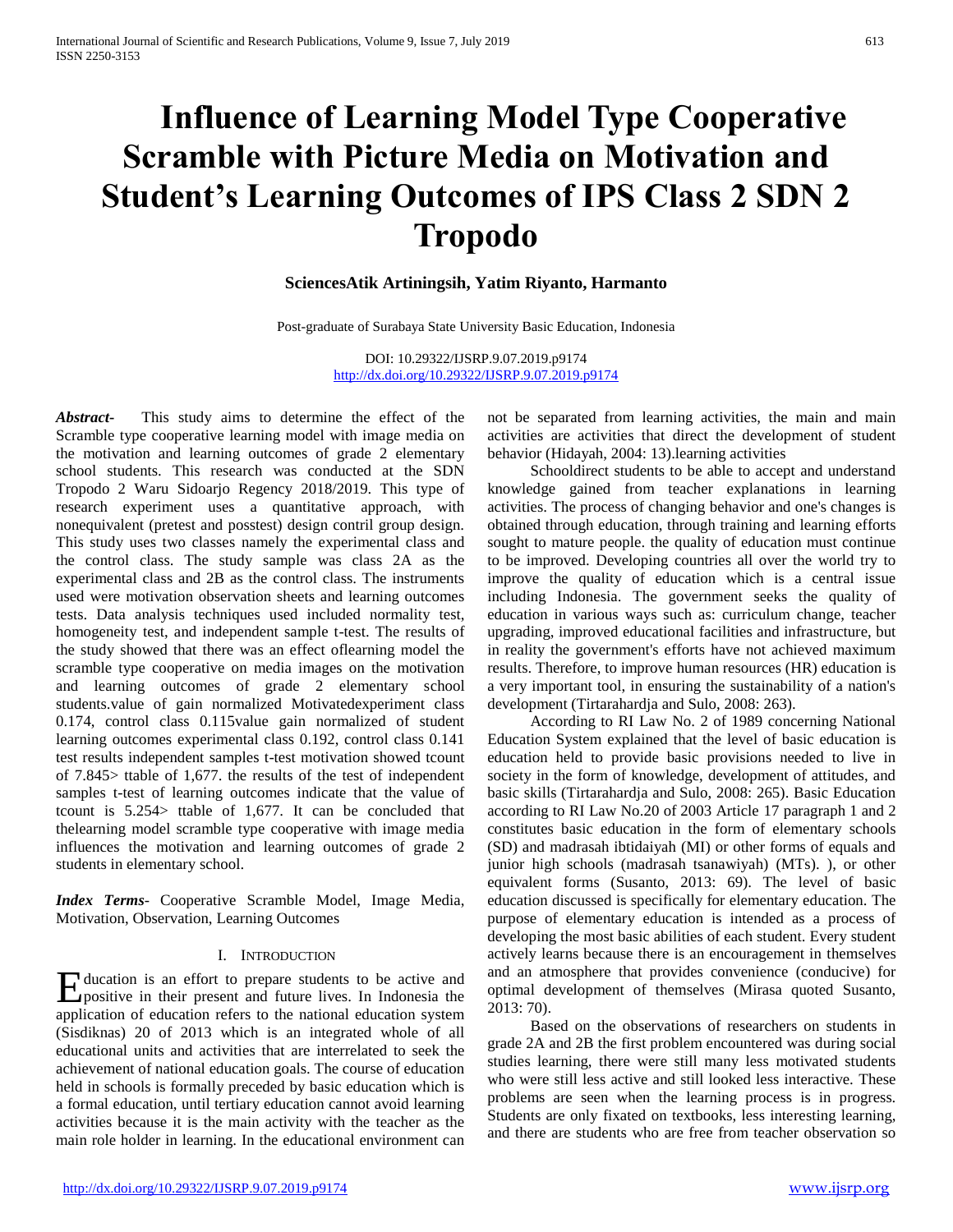that students are only busy with their own workPostgraduate Thesis Social Sciences Education Faculty of Teacher Training and EducationUniversity

 Lampungin 2014 stated that in social studies learning students are less active, teachers plays a major role in teaching . Furthermore, from the results of interviews conducted by researchers to the second grade teacher of SD Negeri Tropodo 2, students are known to have difficulty in remembering and understanding the material taught. The teacher has explained and explained but the students still do not understand the material so the teacher feels difficult when doing the learning. This can be seen from the learning outcomes of students, especially on the material position and role of family members. In addition to the problem of less motivated and less active students and teachercentered learning. second problem Odd simester learning outcomes in the 2018/2019 school year, where students' social studies learning outcomes are still under the KKM, it is known from 25 students only 5 children who get 70 or above or while 12 other students get less scores from KKM or below 70 or the remaining 8 students get a score of less than 60 or when there are questions from the teacher regarding this material many who cannot answer correctly must be reminded by the previous explanation.

 One effort to overcome problems in learning, teachers must be able to design learning models that are meaningful to students. For this reason, teachers must be creative in designing learning models that allow students to participate, be active and creative about the material being taught, for example cooperative learning models (Susanto, 2013: 93). The cooperative learning model prioritizes collaboration in solving problems to apply knowledge and skills in order to achieve learning goals, all models are characterized by the structure of tasks, structure of goals, and structure of rewards (Daryanto and Rahardjo, 2012: 241). One innovative and interestinglearning model is thelearning model *cooperativeScramble cooperative*. According to Vita Septiana (2011: 9), *Scramble* is a learning model that can train students' creative power by arranging words, sentences, or discourses that are randomly arranged in a new arrangement that is meaningful and perhaps better than the original. This learning model allows students to learn while playing. Students can be creative at the same time can learn and think, learn things casually and do not make students become bored in the learning process so that students will be more active in the learning process

 This is a result of the teacher's pattern in the conventional learning process and has not given students the opportunity to convey the idea, so the learning is still monotonous and dominated by teachers. Only give correct and wrong opinions to students. in completing the IPS question. The success of students in social studies learning so far still looks very lacking, it is this factor that encourages researchers to make improvements in the learning process which so far still looks lacking.

## II. COOPERATIVE LEARNING MODEL SCRAMBLE

 Learning is an activity to gain knowledge and change mindset and behavior as a result of experience and practice. Slameto (2003: 2) suggests learning is a business process carried out by someone to obtain a change in new behavior as a whole,

as a result of his own experience in interaction with his environment. Dimyati and Mujiono (2006: 18) learning is a complex internal process, which is involved in internal processes which include affective elements, in the affective dimension related to attitudes, values, appreciation, and adjustment of social feelings. Furthermore Sagala (2008: 18)

 Djamarah and Zain (2010: 28) states that learning is a process of changing behavior thanks to experience and practice. This means that the purpose of the activity is a change in behavior, both concerning knowledge, skills and attitudes even covering all aspects of the organism or person. Learning is a deliberate process and aims for students to get learning outcomes. In this activity learning occurs because of the interaction of students and teachers. Sudjana (2004: 28) Learning can be interpreted as any systematic and deliberate effort to createinteraction *educational* between two parties, namely between students (learning citizens) and educators (learning resources) who conduct learning activities. While according to Hamalik (2004: 77) states in the system approach, learning is a unity of the components of learning that cannot be separated from one another, because each other supports each other. These components can support the quality of learning. Learning as a system, meaning that a whole of the components that interact and interrelate with each other and with the whole itself to achieve the learning objectives that have been set before

 According to Johnson in cooperative learning is a model that prioritizes cooperation, namely cooperation between students in groups to achieve learning goals (Ismail, 2002: 12) in student learning divided into small groups and directed to study the material that has been determined, learning activities are mostly student-centered, students discuss to solve problems. The purpose of forming cooperative groups is to provide opportunities for students to be actively involved in the thinking process in teaching and learning activities.

 Thecooperative learning model *srcamble* is learning by using the question cards provided in accordance with the questions and matched with the answer cards that are done (Fadmawati, 2009)

 According to Hesti Damayanti (2019: 3-4) *, Scramble* is a model of learning carried out in groups requiring collaboration in work on the problem exercise as an emphasis with critical thinking so that solving the problem can be easily searched.

 Learning Theory UnderlyingLearning Model *Scramble Cooperative* with Media Figure Suprijono (2017) states that the cooperative learning model has changed from Piaget's cognitive constructivism theory to Vygotsky's social constructivism. It is about understanding concepts from individuals to groups, social interactions, and socio-cultural activities. Piaget's constructivist theory is that students build knowledge using transformation, construction, organization, and prior reorganization of knowledge or information. Referring to Piaget's constructivist theory, the division learning model of student achievement is very suitable to be applied in the concrete operational stage. Effective strategies that can be used in the concrete operational phase are: (1) students are involved in operational tasks such as compiling and sorting; (2) students practice organizing and grouping; (3) students make conclusions (Santrock, 2014). In addition, the syntax corresponds to the student achievement division learning model, which involves the presentation of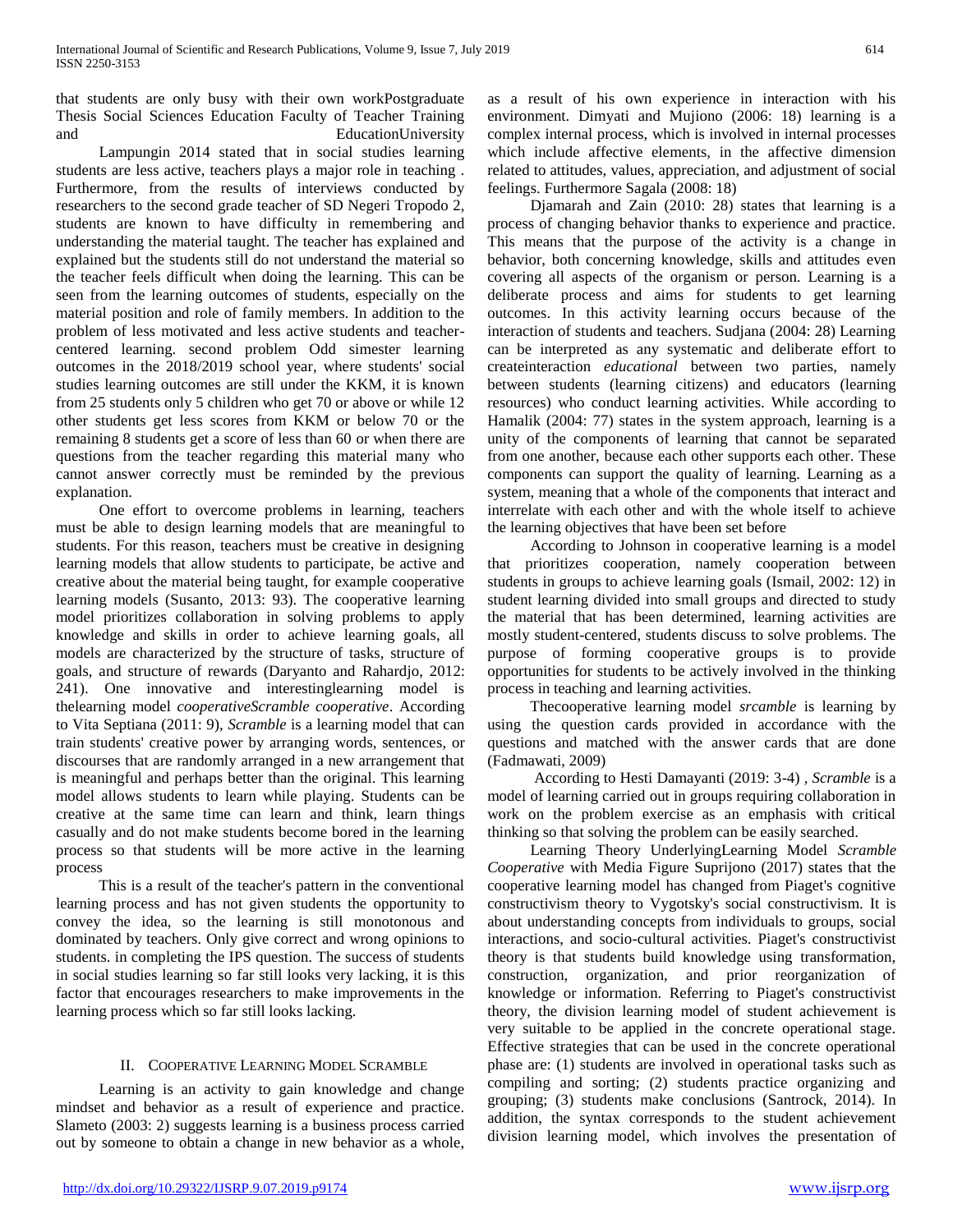classes, groups, quizzes, individual progress scores, and group awards (Slavin, 2005). The syntax of class presentations provides real examples or situations according to the concrete operational stage (Santrock, 2014). When students complete worksheets students and students practice compiling, grouping, and drawing conclusions.

 Arends (2016) states that the cooperative learning model is a learning model based on Vygotsky's constructivism theory. Vygotsky states that learning is not only the workings of our brains, but also determined by several factors that influence learning such as social and cultural development. This is similar to Kim's opinion (2018) in his journal stating that the student achievement division learning model uses Vygotsky's constructivism learning theory. Suprijono (2017) states that Vygotsky's theory supports cooperative learning models found in the learning process through interactive dialogue and social interaction learning models.

#### 2.2 Motivation and Learning Outcomes

 Motivation according to Schunk (in Eggen and Kauchak, 2012: 6) is a process of premature activities directed at achieving goals. Furthermore, according to Prawiro (2012: 320) motivation is an encouragement or effort in increasing activities to achieve certain goals.

 Motivation is defined as a series of businesses so that certain conditions are available, so that the desire arises to do something for someone. If you don't like it, it will eliminate or avoid that feeling. (Uno, 2012: 75) Nawawi in Susanto (2013: 5) learning outcomes can be interpreted as the level of success of students in understanding the subject matter of the school which is stated by the assessment obtained from the test results in the form of scores. About certain subject matter.

 States that learning outcomes are abilities possessed by students after getting taught, changing behavior is the essence of learning outcomes.

#### III. METHODS

 This study is an experimental study that aims to discern the effect of using scramble cooperative learning models by using media images to improve student motivation and learning outcomes in elementary schools, this study consisted of class 2A as the experimental class and class 2 B as the control class held at Tropodo 2 Elementary School, Waru District, Sidoarjo Regency. This research was conducted in the second semester of the 2018/2019 academic year. This research study uses a quantitative approach whose implementation consists of three stages, namely: preparation stage, date of implementation, and data analysis. Data collection techniques in this study are by means of tests to find out the results of learning and observation. Observation is one of the data collection techniques that uses observations on research objects, where the implementation can be done directly (direct observation without tools) or indirectly (using tool intermediaries) Riyanto (2007 p. 83). Observations in this study used instruments. The observation instrument was conducted to find data about learning motivation in the learning process. Data analysis techniques used include normality test, homogeneity test, and test *independent* sample *t-test*

#### *Pretest-PosttestControl Group Design*

| Group      | pretest        |    | Treatment Posttest |  |  |  |  |
|------------|----------------|----|--------------------|--|--|--|--|
|            | (Treatment of) |    |                    |  |  |  |  |
| Experimen  | O1             | X1 | $\Omega$           |  |  |  |  |
| Control O3 | xາ             | O4 |                    |  |  |  |  |

Description:

O1=the results of *pretest* the experimental class

 $O<sub>2</sub>=$  the results of the *posttest* experimental class

 $O_3$  = the results of *pretest* the control class

 $O_4$  = the result of *posttest* control class

X<sup>1</sup> = class treatment usinglearning model *scramble cooperative* media-assistedimage

X<sup>2</sup> = class treatment usinglearning model *cooperative scramble* without media image

#### IV. RESEARCH RESULTS

 Based on the results of the expert validation, the learning design consisting of syllabus, lesson plans, student worksheets, and observation sheets of student learning motivation which are forms of assessment design in good categorization, is quite valid, and feasible to use. Observations were made during group discussions and class presentations. Observation of student motivation is an observation of perseverance, seriousness, effort to obtain good grades. Students who succeed in this model, if they have applied the motivation indicators are stated in the good category. The following is an observation of the results of student motivation and learning outcomes in the experimental and control classes. Data analysisthis study techniques inData analysis techniques used normality test, homogeneity test, and *independent* sample *t-test*,value *gainnormalized* motivationalclass

| Normality test                                       |
|------------------------------------------------------|
| Variables<br>Class significant Taraf Description     |
|                                                      |
| Motivation Control 0.115 0.05 Normal<br>1            |
| Motivation Experiment0.174 0.05 Normal<br>2.         |
| Learning<br>3.                                       |
| Outcomes                                             |
| (pretest) Control 0.124 0:05 Normal                  |
| 4. Learning                                          |
| <b>Outcomes</b>                                      |
| $0:05$ Normal<br>0.141<br><i>(posttest)</i> Controls |
| 5. Learning                                          |
| <b>Outcomes</b>                                      |
| (pretest) Experiment 0.149<br>0.05 Normal            |
| 6. Lear ning                                         |
| <b>Outcomes</b>                                      |
| 0.05 Normal<br>(posttest) Experimen 0.192            |
|                                                      |

 The value of *gain normalized* motivationexperimental class 0.174 and control class 0.115values *gain normalized* of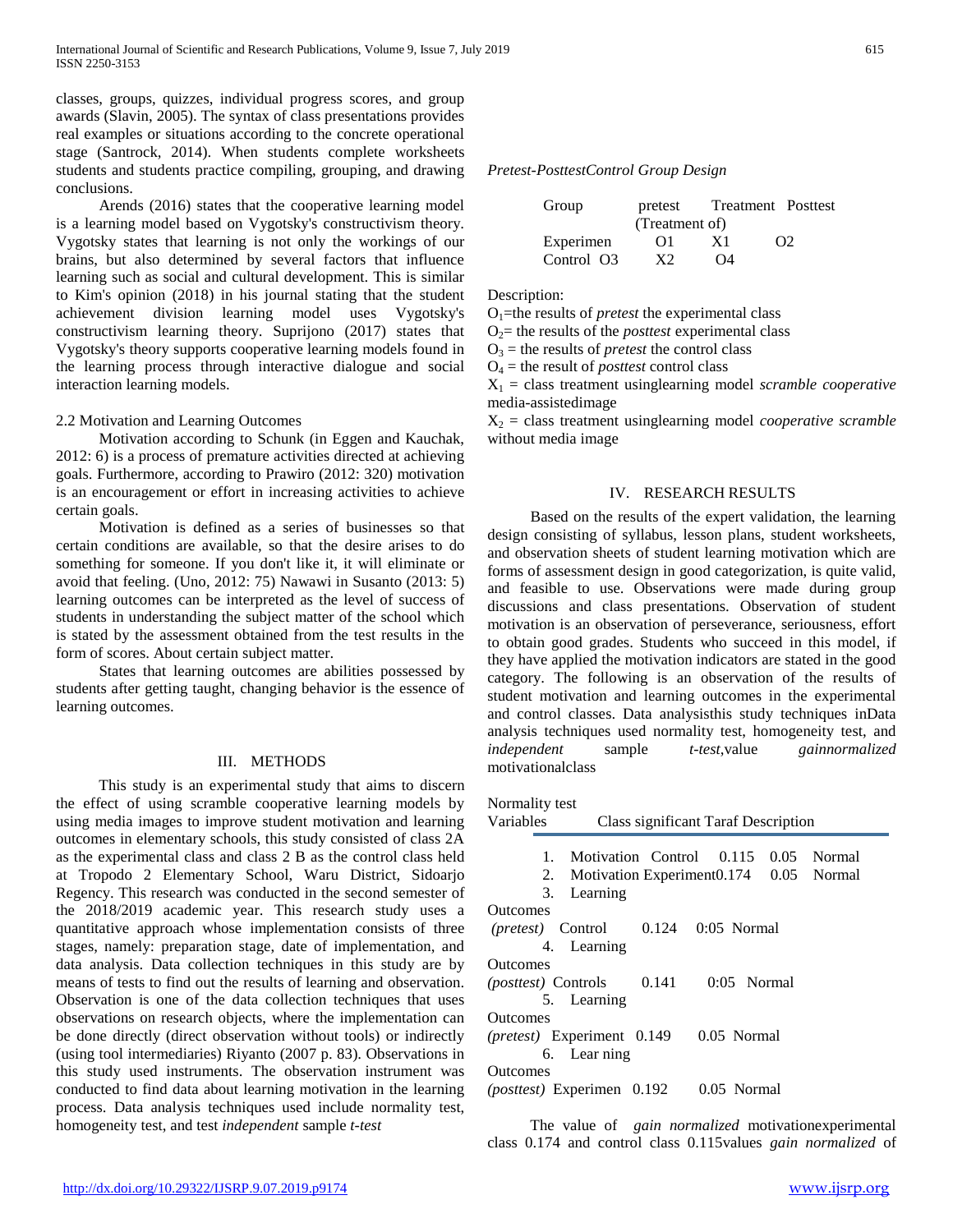students' learning outcomes experimental class 0.192. and control class 0.141 So it can be stated that all variables in table 4.19 are normally distributed.

## **Table of Test of Homogeneity of Variances**

|                  | Levene Statistic df1 df2 |    | Sig    |
|------------------|--------------------------|----|--------|
| Motivation 2.230 |                          |    | 48.142 |
| Pretests         | .021                     |    | 48.886 |
| Posttes          | .008                     | 48 | .929   |

 From the table above is homogeneity test data using a significance level of 0.05 or 5%. If the significance is <0.05, the data group variance is not homogeneous, and if the significance is> 0.05, the data group variant is homogeneous. In the learning motivation variable, the significance value is 0.142> 0.05, so the variable is homogeneous, in the learning outcome variable (*pretest*) obtained a significance value of 0.886> 0.05, it can be said that the variable is homogeneous. In the variable learning outcomes (*posttest*) obtained a significance value of 0.929> 0.05, it can be said that the variable is homogeneous. From these three variables it can be concluded that the data is homogeneous or has met the basic assumptions of homogeneity.

 The results of the analysis with the *Independent Sample Ttest* on motivation obtained tvalue<sub>count</sub> of 7.845, the value of  $t_{table}$ at (df.48) and a significant level of 0.05 of 1,677, if a comparison is made then  $t_{\text{count}} < t_{\text{table}}$  with the results of *sig. 2 tailed* at 0,000  $< 0.05$  and said to accept Ho which means that there is a significant difference. Which means there are differences in student learning motivation between the control class and the experimental class. At the *pretest*, the value of t<sub>count is</sub> 0.471. The value of  $t_{table}$  at (df.62) and the real level of 0.05 is 1,677, if a comparison is made then  $t_{\text{count}} < t_{\text{table}}$  with the results of *sig.* 2 *tailed* 0.640> 0.05 and said to accept Ho which means that there is no significant difference. Which means there is no difference in student learning outcomes between the control class and the experimental class at the time of the *pretest.* While in the *Posttest*  , the value of  $t_{arithmetic}$  was 5.254. The value of  $t_{table}$  at (df.48) and the real level of 0.05 is 1,677, if a comparison is made then  $t_{\text{count}}$  $> t_{table}$  with the results of *sig. 2 tailed* at 0,000 <0,05 and said to receive Ha which means that there are significant differences. Which means that there are differences in student learning outcomes between the control class and the experimental class at the *posttest.*

## V. DISCUSSION

 Based on the data analysis techniques obtained from the data from the normality test the normality test for motivation to learn motivation in the control class obtained a significant value of 0.115> 0.05. The motivation variable in the experimental class obtained a significant value of 0.174> 0.05. Then it can be concluded that the data is normally distributed. the results of the analysis ofnormality the prettesvariable test in the control class obtained a significance value of 0.124> 0.05 on the posttest learning outcomes of control class students obtained a significance value of 0.141 > 0.05, the variable learning outcomes

pretest students in the experimental class obtained a significance value of 0.149> 0.05 , on the posttest learning outcomes of students in the experimental class obtained a significance value of 0.192> 0.05. So that it can be stated that all variables are normally distributed.

Based on the results of data analysis using SPSS rock shows that the T-test results obtained avalue significantfor learning motivation of  $0,000 < 0,05$  and said to accept Ho which means that there are significant differences. Which means there are differences in student learning motivation between the control class and the experimental class. At the *pretest* , a value of 0.640> 0.05 was obtained and said to be accepted Ho, which means that there were no significant differences. Which means there is no difference in student learning outcomes between the control class and the experimental class at the time of the *pretest.*  While the *Posttest* obtained a value of 0,000 <0,05 and said to receive Ha which means that there are significant differences. Which means that there are differences in student learning outcomes between the control class and the experimental class at the *posttest.* 

 During learning usinglearning models *cooperative scramble* . The T test in this study shows that the use oflearning models *scramble cooperative* with image media can influence and simultaneously influence motivation and learning outcomes.

## VI. CONCLUSION

Based on the results of research and data analysis, several conclusions of the research results can be stated as follows:

- 1. Is there a significant effect of the application of thelearning model *cooperative scramble* with picture media on student learning motivation material social studies subjects position and role of class 2 family members SDN Tropodo 2 This can be proved by the *Independent Sample T-test* on motivation obtained tvalue<sub>count</sub> of 7.845,  $t_{table}$  value at (df. 48) and a significant level of 0.05 of 1,677, if a comparison is made then t<sub>count</sub> <t<sub>table</sub> with the results of *sig. 2 tailed is* 0,000 <0,05 and said to accept Ho which means that there is a significant difference, meaning that there are differences in student learning motivation between the control class and experimental class
- 2. Is there a significant effect Application of thelearning model *scramble cooperative* with image media on student achievement in social studies subjects material position and role of class 2 SDN Tropodo 2 family members at *Pretest* obtained tvalue<sub>count</sub> of 0.471. The value of t<sub>table</sub> at  $(df.62)$  and the real level of 0.05 is 1,677, if a comparison is made then  $t_{\text{count}} < t_{\text{table}}$ with the results of *sig. 2 tailed* 0.640> 0.05 and said to accept Ho which means that there is no significant difference. Which means there is no difference in student learning outcomes between the control class and the experimental class at the time of the *pretest.* While in the *Posttest*, the value of t<sub>arithmetic</sub> was 5.254. The